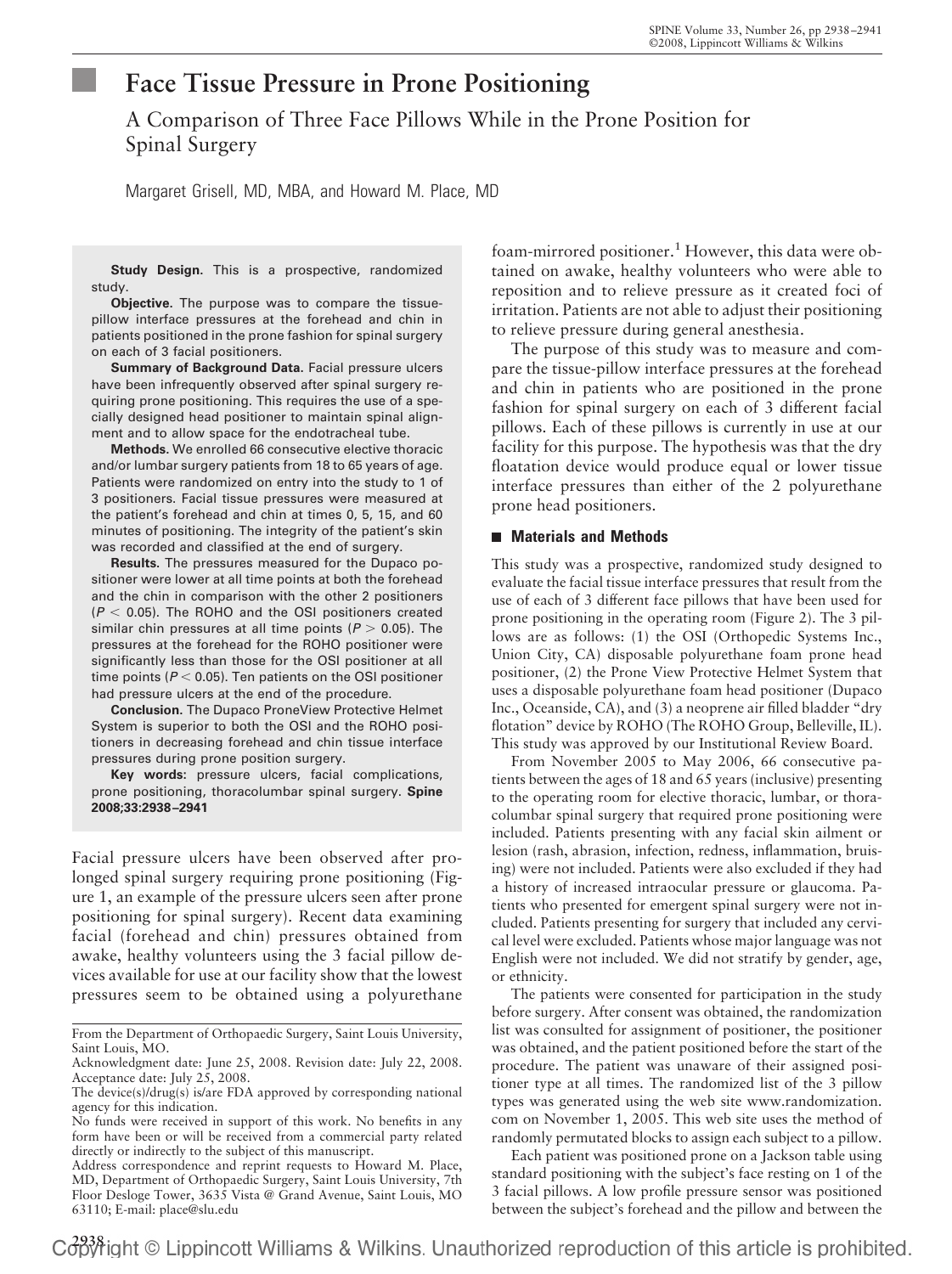

Figure 1. An example of the pressure ulcers seen after prone positioning for spinal surgery.

subject's chin and the pillow. Pressure readings were recorded at time 0, 5, 15, and 60 minutes. At the conclusion of the procedure, any skin changes such as pillow impression marks or redness were documented. Any pressure ulcers seen at this time were staged according to the National Pressure Ulcer Advisory Panel staging system:

Stage I: Nonblanchable erythema of intact skin.

Stage II: Partial thickness skin loss involving epidermis and/or dermis.

Stage III: Full thickness skin loss involving damage or necrosis of subcutaneous tissue that may extend down to, but not through, underlying fascia.

Stage IV: Full thickness skin loss with extensive destruction, tissue necrosis or damage to muscle, bone, or supporting structures.<sup>2</sup>

## *Statistical Analysis*

Sample size estimates were generated using data obtained in a pilot study on awake volunteers.<sup>1</sup> Based on our power estimates, we required 20 patients in each group to determine statistical significance with 80% power. To accommodate for possible patient drop-out, we collected data on 66 consecutive patients presenting for elective spine surgery.

Nonparametric statistical methods were used to analyze the data because of the small sample sizes. Mann-Whitney *U* (the nonparametric equivalent of the independent sample *t* test) was used to analyze measures of central tendency (mean, median) and variability (standard deviation, range, minima, and maxima) of the tissue pressures measured. The Friedman analysis (the nonparametric equivalent of the repeated measures ANOVA) was used to evaluate and assess differences across time at each of the time variables measured. All statistical analyses were completed using SPSS version 11.5 (Chicago, IL).

## **Results**

All patients enrolled in the study completed the study. Data were collected on 66 patients, 22 on each pillow. No data points were missed. No patients dropped out of the study. There were no complications requiring early termination of any procedure. Procedures lasted from 1 to 12 hours. Although statistics were not used to evaluate the lengths of the procedures, the average time for the procedures on each of the positioners was similar.



Figure 2. **A,** OSI foam positioner, **B,** ProneView Protective Helmet System, **C,** ROHO dry floatation device.

Copyright © Lippincott Williams & Wilkins. Unauthorized reproduction of this article is prohibited.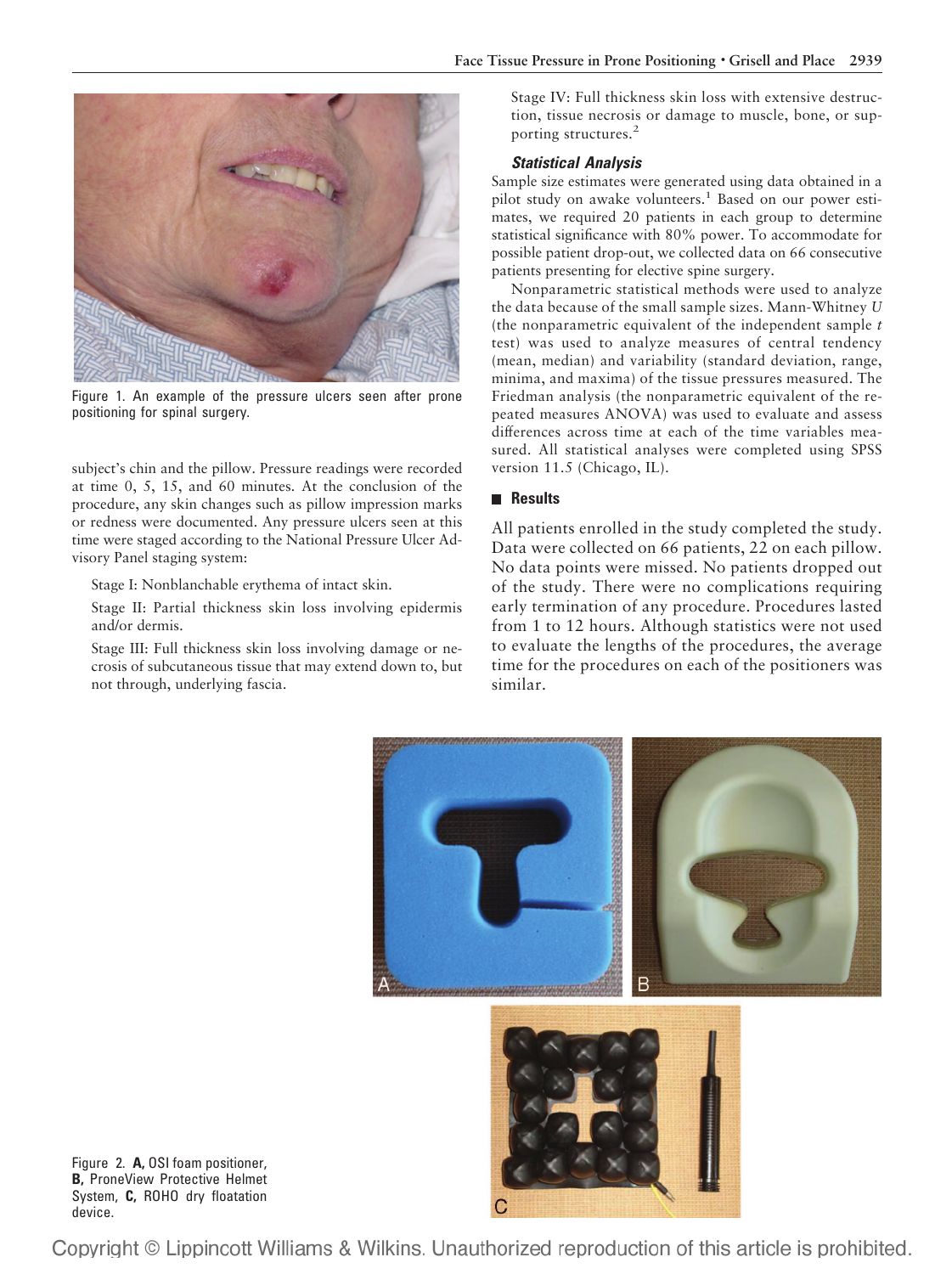

Figure 3. Forehead (**A**) and chin (**B**) pressure ulcers appearing at the resting sites of the face on the OSI positioner.

### *Pressure Ulcers*

Eight patients positioned on the OSI positioner had Stage I pressure ulcers at the termination of the procedure. Each of the procedures lasted greater than 2 hours. These patients had a total of 6 forehead pressure ulcers and 8 chin pressure ulcers. Two patients who were positioned on the OSI positioner had Stage II pressure ulcers, on the forehead and on the chin in both patients. The forehead pressure ulcers seemed to occur at the edge of the positioner's T-shaped cut-out for the eyes, nose, and endotracheal tube. Chin ulcers seemed to be where the chin prominence rested on the positioner (Figure 3).

No patients from either the ROHO or the Dupaco groups showed any evidence of pressure ulcers or skin discoloration.

# *Tissue Pressures*

Tissue pressures for all positioners seemed to equilibrate over the first 15 minutes and then remain fairly constant. The pressures measured for the Dupaco positioner were lower at all time points for both the forehead and the chin in comparison with the OSI and the ROHO positioners ( $P < 0.05$ ). The ROHO and the OSI positioners

created similar chin pressures at all time points (*P* - 0.05). The pressures at the forehead for the ROHO positioner were significantly less than those for the OSI positioner at all time points  $(P < 0.05)$ . Stated another way, the OSI positioner had higher tissue pressures at the forehead than either the Dupaco positioner or the ROHO positioner at all time points.

# **Discussion**

Intraoperatively acquired pressure ulcers are reported to occur 5% to 66% of the time<sup>3–5</sup> and are estimated to increase the cost of care by  $$5000$  to  $$40,000.<sup>3,5</sup>$  This cost not only includes treatment for the ulcer itself but also represents an increase in length of hospital stay, estimated to be 6.7 days longer than patients without pressure ulcers.6 There are several factors that contribute to the development of pressure sores in the operating room. These include, but are not limited to, positioning, the type of material placed under bony prominences, shear, friction, and the effects of anesthesia and paralysis.<sup>3,7,8</sup> Moisture macerates and injures skin, making it more easily eroded by friction, more permeable to irritants, and more readily colonized by microorganisms than normally hydrated skin.<sup>6</sup>

Pressure ulcers are most likely to occur at bony prominences because of the high interface pressures, shearing forces that occur at these sites, and the decreased muscle tone associated with anesthesia, leading to perturbation of local blood flow.7 The head and face have little muscle mass to provide blood supply to surrounding skin and subcutaneous tissues, creating an opportunity for pressure ulcer formation within the time period required for most spine surgeries.

One major complication of prone positioning not addressed by our study is vision loss. This is a rare but devastating complication of prone positioning in spine surgery. The incidence has been reported to be 0% to  $0.12\%$  in various reports.<sup>9</sup> We did not have any cases of vision loss in this study. With a study population of 66 patients and a reported incidence (at the high end) of 0.12%, the fact that we did not have any cases does not statistically add to knowledge of the complication. We did have 1 patient who suffered a corneal abrasion; the patient was wearing mascara, and she rubbed her eyes immediately on wakening. Ophthalmology was consulted and the patient was treated with antibiotic ointment. The abrasion resolved without further sequelae.

Recent data examining facial (forehead and chin) pressures obtained from awake, healthy volunteers using these 3 facial pillow devices show that the lowest pressures seem to be obtained using Dupaco's mirrored positioner.<sup>1</sup> However, these data were obtained on awake, healthy volunteers who were able to reposition and to relieve pressure foci.

This study was done to evaluate positioner tissue pressures on actual, anesthetized patients who were unable to adjust for local pressure and perturbance of local me-

Copyright © Lippincott Williams & Wilkins. Unauthorized reproduction of this article is prohibited.